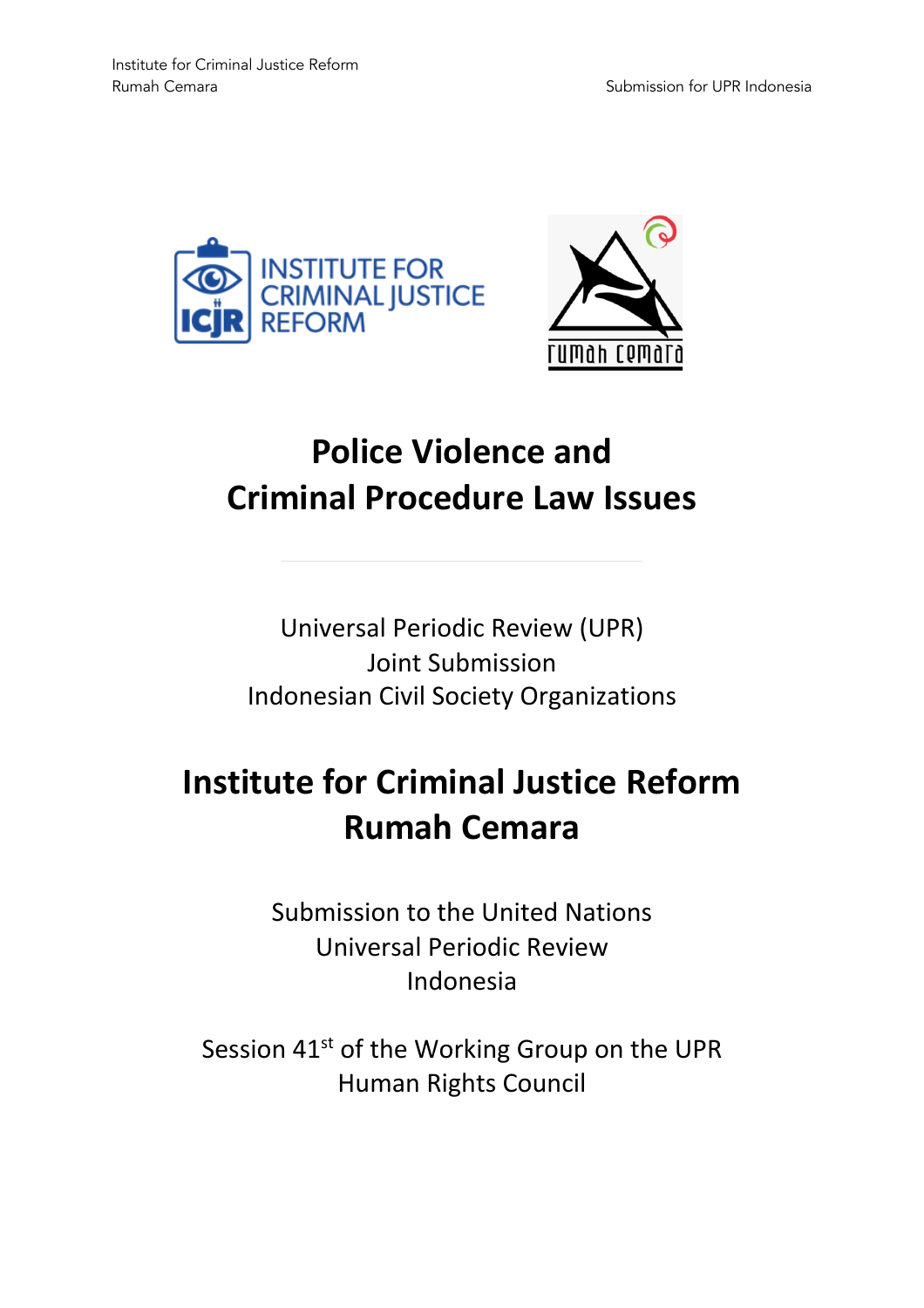### **Submission by: Institute for Criminal Justice Reform (ICJR) and Rumah Cemara (RC)**

The Institute for Criminal Justice Reform (ICJR) is an independent research institute established in 2007. ICJR focuses on criminal law and justice reform, and general law reform in Indonesia. ICJR takes initiative by providing support in the context of establishing respect for the Rule of Law and at the same time establishing a fervent human rights culture in criminal justice system.

Rumah Cemara is a Non-Governmental Organization that grows and develops independently of its own will and desire in the community and is founded on concern for eliminating stigma and discrimination in society so that all citizens have the same opportunity to advance and obtain guarantees for the protection of human rights. Rumah Cemara Provide free assistance to vulnerable and marginalized community groups, including when they have to deal with the law and advocate for public health and human rights-based policies.

# **A. Current Situation of Indonesia's Criminal Justice System**

- 1. International human rights instrument and Indonesia Constitution (UUD 1945) have ensured the protection and respect of the right to justice, equality before the law, and freedom from torture, cruel, inhuman, and degrading treatment or punishment. This protection is guaranteed without exception, including for those tried in the criminal justice system. In ICCPR, every person in the process of determining the criminal charge against them is given procedural guarantees in accordance with Article 14. In correlation to fair trial right under Article 14, ICCPR ensures freedom from torture, cruel, inhuman, or degrading treatment or punishment under Article 7 and freedom from arbitrary arrest or detention under Article 9.
- 2. Article 14 ICCPR is a fundamental yet complex right to be applied in the criminal justice system. General Comment 32 emphasizes that the rights under Article 14 have to be respected regardless of State's legal tradition and domestic law. It becomes obligatory for the State to respect the requests even though the rights under Article 14 are not considered nonderogable. Derogations of Article 14 are allowed as long as it could ensure that such derogation does not exceed those strictly required by the exigencies of the actual situation. However, on the other hand, General Comment 32 also affirms that guarantees of fair trial may never be made subject to measures of derogation that would circumvent the protection of non-derogable rights, for instance, concerning Article 7.
- 3. Indonesia has supported at least 14 UPR cycle-3 recommendations regarding fair trial and police violence, among them: respect for fair trial rights (141.60), measures to stop torture and ill-treatment practices by police forces (141.7), ratification of OPCAT (139.2, 139.3, 139.4, 139.5, 141.6, 141.7), criminalization of torture under Criminal Code (139.22, 139.23, 139.53, 139.54), the establishment of an effective national preventive mechanism to prevent torture (139.54, 139.55), protection of women and children in criminal justice (139.35). Despite this gesture, entering the fourth cycle of UPR, the ratification of OPCAT has not been processed, and the Government of Indonesia has not seriously considered fundamental changes in the criminal procedural law to ensure the better fulfillment of fair trial rights and better protection from police violence.
- 4. The current criminal justice system in Indonesia still lacks accountability, is undemocratic, and has not fully aligned with fundamental human rights principles, particularly regarding the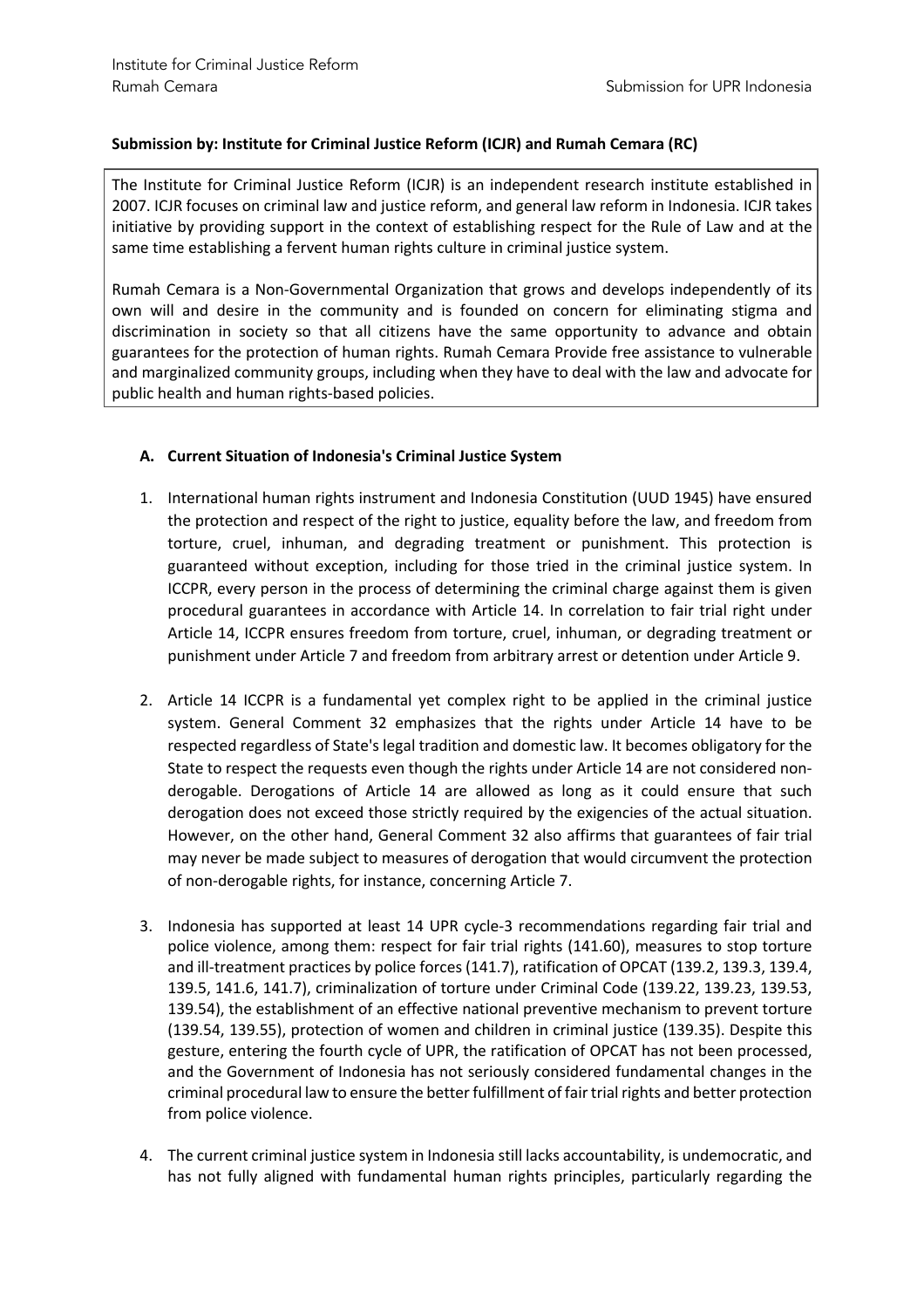respect for fair trial. The Criminal Procedure Law urgently needs to be reformed as the current one does not sufficiently comply with global changes, particularly regarding the principle of due process of law and human rights protection.

5. The concept of due process of law accentuates the importance of criminal procedural law as a fundamental ground in conducting duty of the authority so that every coercive act could be justified and the significance of proper protection during the conduct of duty. At the same time, the protection of human rights guarantees that every criminal justice process is executed with respect to humanity.

# **B. Police violence: Lack of accountability and control mechanism towards police's excessive authority**

- 6. An investigator in a criminal case, who is generally part of the Police institution, has broad authority, ranging from opening criminal cases to conducting coercive measures such as arrest, detention, search, seizure, etc. This authority also includes using investigation methods set outside Criminal Procedure Law, especially for drug-related cases like undercover buying and controlled delivery. These methods are, in practice hard to be distinguished from the entrapment model that is prohibited from being used as an investigation method.
- 7. The compartment system in Criminal Procedure Law, which separates the function or authority of each law enforcement agency and the Court in accordance with stages of the criminal process (investigation, prosecution, trial), has created an unintegrated criminal justice system and the lack of check and balances between each of the institution.
- 8. In the context of arrest and detention, the lack of control mechanism is caused by the failure to adopt a mechanism for the suspect being brought to the judge within 48 hours after arrest. Additionally, in terrorism cases, an arrest may last for 21 days, while in drug-related cases, the maximum duration for arrest is six days. This type of arrest has been very likely turned into a situation of incommunicado detention.
- 9. Further, the power to issue a warrant for arrest and detention is solely under the investigator's discretion. No other authorities, such as prosecutors or judges, determine and review substantively the legality of the urgency and the ground of arrest and detention.
- 10. Detention in police stations is still found despite the requirement that only different authorities should be responsible for housing detainees. This practice is also against the Criminal Procedure Law's regulation, which only allows detention in Police stations when detention facilities are unavailable. Detention roomsin Police Station, Prosecutor's Office, and the Court should only be used for transit and not for a permanent place of detention.
- 11. The lack of control mechanism to oversee detention places has created room for torture, especially in Police Stations, and not often caused the detainee's death. The death of Joko Dodi Kurniawan, Rudi Efendi, and Hermanto were suspected to be caused by torture, resulting in three police officers being charged for their death.<sup>1</sup> In 2021, Legal Aid Institution (LBH) Masyarakat, in their studies, found that 22 out of 150 people who were part of the legal counseling in Jakarta were tortured during the investigation stage. <sup>2</sup> Additionally, National

<sup>1</sup> ICJR, "Penahanan di Kantor Kepolisian Harus Dihapuskan", https://icjr.or.id/penahanan-di-kantor-kantor-kepolisianharus-dihapuskan/, accessed on 29 March 2022.

<sup>2</sup> Yosua Octavian dan Aisya Humaida, 2021, "Potret Penahanan: Minim Bantuan Hukum, Masih Terjadi Penyiksaan, dan Pemerasan", p. 8.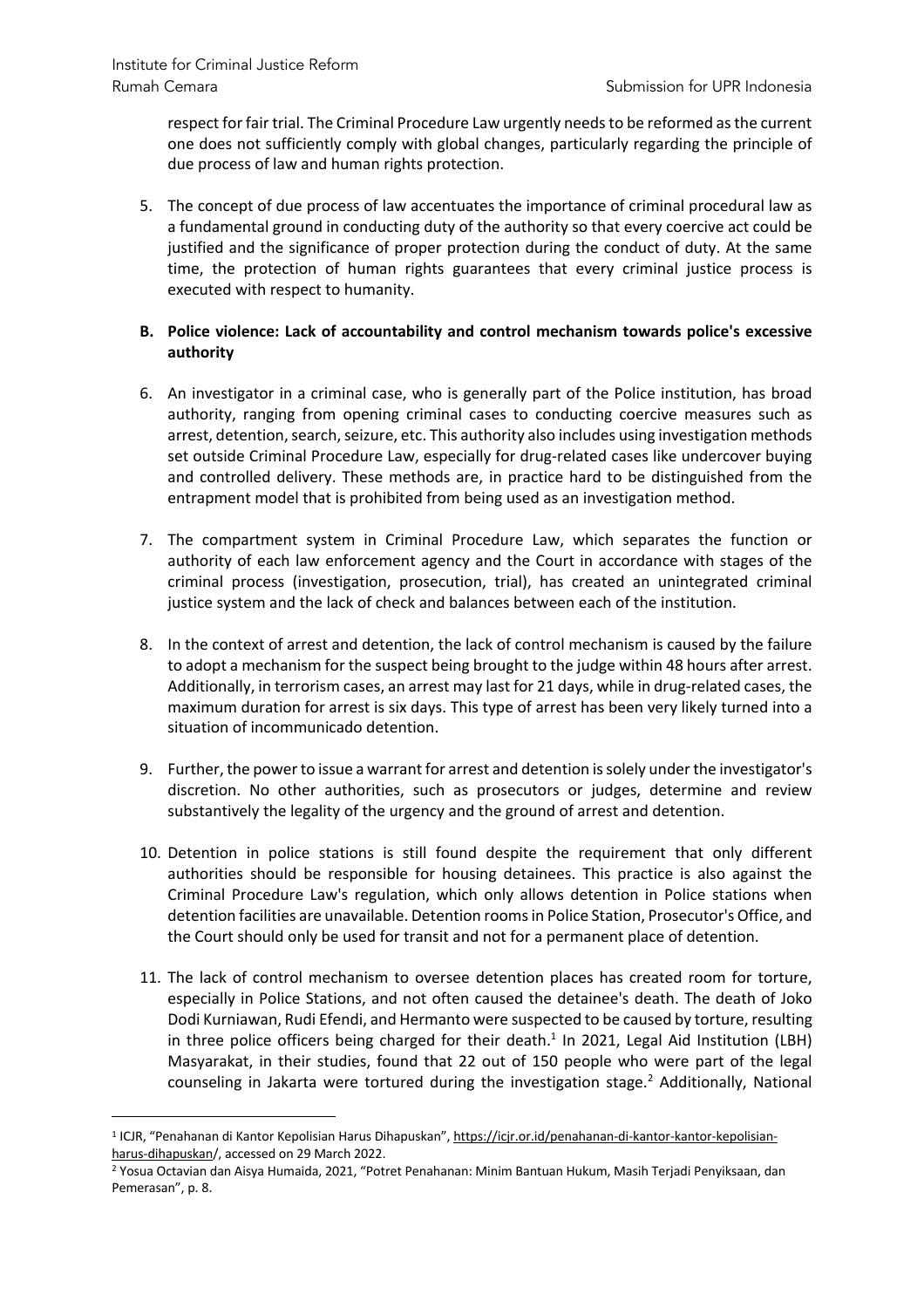Commission on Human Rights from 2020 to 2021 has received a report on the death of 11 detainees in police stations which happened less than 24 hours after their arrest.<sup>3</sup>

- 12. Many cases of extrajudicial killing by police were also found in 2020. One of them includes the death of 6 people after being shot by the police in an attempt to arrest. <sup>4</sup> However, the police officer responsible for this action was not criminally punished. The judges in District Court South Jakarta deemed their actions self-defense, although the judges stated that their actions were not proportional.<sup>5</sup> The existing regulation on the use of force in duties, especially firearms, was never robust as it could only be found in a Head of Police Institution's Regulation Number 1/2009. Mandatory control mechanism by the judicial body for extrajudicial killing cases is unavailable in the current Criminal Procedure Law.
- 13. The existing judicial control mechanism for coercive acts is also limited in the form of the pretrial hearing, which merely has a narrow jurisdiction. Coercive action by the police, e.g., interception, could not be challenged by any judicial control mechanism in the current law. The exiting pretrial hearing is also limited to an administrative and post-factum assessment.<sup>6</sup>

# **C. Failure to protect, respect, and fulfill the right to fair trial**

- 14. Cases of violation of fair trial rights such as the right to effective legal defense, the right to be free from torture, cruel, inhuman, or degrading treatment or punishment, the right to be free from arbitrary arrest, and the right to appeal have been confirmed by a variety of data and studies conducted by independent research institutions and NGOs.
- 15. ICJR found that in 2018, only 12 out of 304 juveniles were accompanied by a defense lawyer in the investigation stage. The legal aid status of 286 juveniles in this study was unknown. It is also found that in case number 36/Pid.Sus.Anak/2017/PN.Jkt.Sel, the juvenile, was given a defense lawyer only one day before the verdict.<sup>7</sup>
- 16. This situation got worse during the COVID-19 Pandemic, where physical interaction between defendants and their lawyers was limited by the physical distancing measure, hindering access for defense and the guarantee of equality of arms much further.<sup>8</sup>
- 17. ICJR has also found a breach of fair trial rights in death penalty cases.<sup>9</sup> These cases exhibit inadequate human rights protection under Criminal Procedure Law towards people facing the

<sup>5</sup> Juli Hantoro (Editor), "Kontroversi Putusan Lepas Dua Penembak Laskar FPI", Tempo.co,

<sup>3</sup> Komisi Nasional HAM, 2022, Catatan Kekerasan Negara 2020-2021

<sup>4</sup> Rizki Fachriansyah, "Six alleged Rizieq sympathizers shot dead following purported attack on Jakarta Police", The Jakarta Post, https://www.thejakartapost.com/news/2020/12/07/six-alleged-rizieq-sympathizers-shot-dead-following-attack-onjakarta-police.html**,** accessed on 29 March 2022.

https://metro.tempo.co/read/1572546/kontroversi-putusan-lepas-dua-penembak-laskar-

fpi/full&view=ok, accessed on 29 March 2022

<sup>6</sup> Supriyadi W. Eddyono, *et.al.,* 2014, *Pretrial Hearing in Indonesia: Theory, History, and Practice in Indonesia*¸ Institute for Criminal Justice Reform, Jakarta, p. 69. Document can be accessed through: https://icjr.or.id/wpcontent/uploads/2014/02/Pretrial-Hearing-in-Indonesia.pdf

<sup>7</sup> Genoveva Alicia, *et.al*, 2019, *Anak dalam Ancaman Penjara,* Institute for Criminal Justice Reform, Jakarta, p.18. Document can be accessed through: https://icjr.or.id/anak-dalam-ancaman-penjara-potret-pelaksanaan-uu-sppa-2018/

<sup>8</sup> Miko Susanto Ginting, 2021, *Laporan Penilaian Penerapan Prinsip Fair Trial di Indonesia pada Masa Pandemi Covid-19*, Institute for Criminal Justice Reform, Jakarta, p. 22. Document can be accessed through: https://icjr.or.id/wp-

content/uploads/2021/04/Laporan-Penilaian-Penerapan-Fair-Trial-Indonesia-di-Masa-Pandemi-Covid-19.pdf <sup>9</sup> Zainal Abidin, *et al.*, *Menyelisik Keadilan yang Rentan: Hukuman Mati dan Penerapan Fair Trial di Indonesia,* Institute for Criminal Justice Reform, Jakarta, 2019, p. 141-176. Document can be accessed through: https://icjr.or.id/wpcontent/uploads/2019/01/Menyelisik-Keadilan-Yang-Rentan.pdf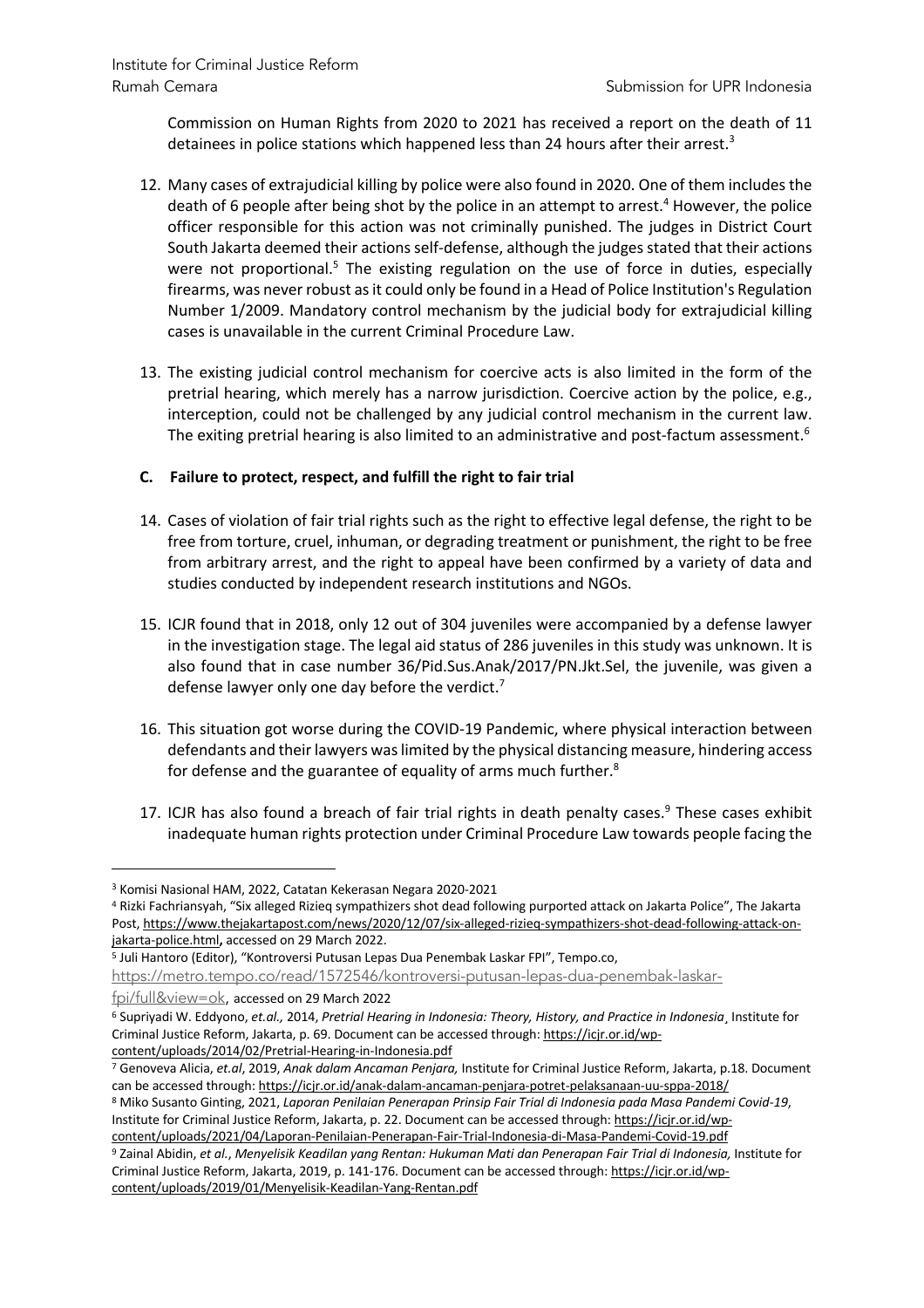death penalty.<sup>10</sup> Furthermore, according to Supreme Court Circular Letter 7/2014 and Supreme Court Circular Letter 10/2009, the application to appeal for case review is also limited to only once. This policy has prevented at least 2 (two) death row inmates from submitting their cases for review, violating their rights to appeal.<sup>11</sup>

- 18. The practice of torture has also been found in Correctional Facilities. National Commission on Human Rights reported their findings of torture, cruel, inhuman, and degrading treatment and punishment in Correctional Facility Class IIA Yogyakarta, where inhuman and degrading treatment towards inmates occurred during disciplinary to renew Correctional Facility's system.<sup>12</sup> This situation was first reported by a group of ex-inmates of Correctional Facility Class IIA Yogyakarta in November 2021.<sup>13</sup> The lack of a real-time independent monitoring mechanism is one of the causes of this practice of inhuman and degrading treatment in Correctional Facilities.
- 19. Aside from torture, poor living conditions that arguably could be categorized as inhuman treatment have also been found in several detention and correctional facilities. This was due to overcrowding, where the national occupancy rate of these facilities has reached 163% as of 31<sup>st</sup> March 2022.<sup>14</sup> ICJR in 2020 discovered that in 8 (eight) detention and correctional facilities, the living situation is incompatible with standards pronounced in the Standard Minimum Rules of the Treatment of Prisoners (Nelson Mandela Rules). 11 people have to live together in 3x4 meters square cells in one of the facilities. Twenty-three people have to fit in 7x8 meterssquare cellsin other facilities. Aside from the narrow space to dwell, limited access to health care has also been a serious problem in these facilities. In Jakarta, roughly 1 (one) health worker has to handle and supervise the health condition of at least 361 inmates.

### **D. Criminalization of drug users**

- 20. More than 60% of Indonesia's criminal justice system cases come from drug-related crimes.<sup>15</sup> The existing legislation causes this on drugs (Law Number 35/2009), which criminalizes drug users.
- 21. From 2014 through 2016, drug-related crimes were the only crime whose rates doubled.<sup>16</sup> Drug-related crimes rate showed a significant rise in 2015, the same period when President of Indonesia, Joko Widodo, declared war on drugs at the beginning of his term.17

<sup>12</sup> National Commission on Human Rights, "Periksa 66 Saksi, Komnas HAM Temukan 5 Pelanggaran HAM dalam Kasus Lapas Narkotika Kelas II A Yogyakarta", https://www.komnasham.go.id/index.php/news/2022/3/8/2094/periksa-66-saksikomnas-ham-temukan-5-pelanggaran-ham-dalam-kasus-lapas-narkotika-kelas-ii-a-yogyakarta.html, accessed on 29 March

<sup>10</sup> *Ibid.,* p. 105.

<sup>11</sup> *Ibid.,* p. 136-138.

<sup>2022</sup>

<sup>13</sup> ICJR, "Pentingnya Pemantauan Tempat Penahanan Hingga Dampak Buruk Kegagalan Kebijakan Narkotika",

https://icjr.or.id/pentingnya-pemantauan-tempat-penahanan-hingga-dampak-buruk-kegagalan-kebijakan-narkotika/, accessed on 29 March 2022

<sup>14</sup> Directorate of Corrections Ministry of Law and Human Rights, "SDP Publik", http://sdppublik.ditjenpas.go.id/, accessed on 31st March 2022

<sup>15</sup> Directorate of Corrections Ministry of Law and Human Rights, "SDP Publik", http://sdppublik.ditjenpas.go.id/, accessed on 31st March 2022

<sup>16</sup> BPS: Badan Pusat Statistik, Statistik Kriminal 2012, 2013, 2014, 2015, 2016, 2017, 2018, (Jakarta: Badan Pusat Statistik: 2012, 2013, 2014, 2015, 2016, 2016, 2017, 2018, 2019, 2020)

<sup>17</sup> Sanny Cicilia (Editor), "Jokowi tegaskan perang terhadap narkoba", Kontan.co.id,

https://nasional.kontan.co.id/news/jokowi-tegaskan-perang-terhadap-narkoba, accessed on 29 March 2022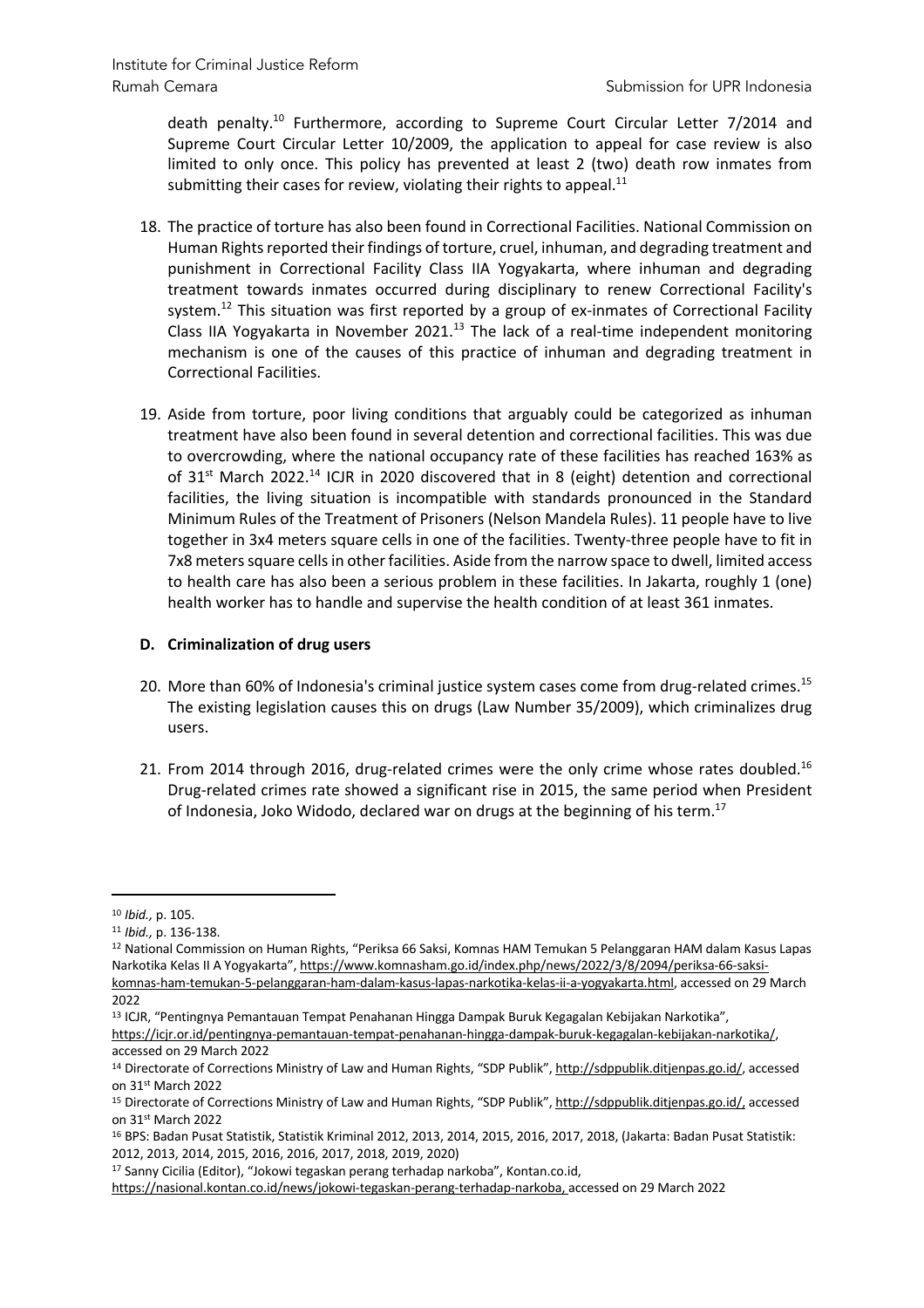22. This surge in drug-related offenses has brought approximately 100.906 people to the Correctional Facilities in March 2022<sup>18</sup>, even though drug users and drug addicts should not be locked up in those facilities. Imprisonment would only exacerbate the breach of the right to health of people. Special Session of the United Nations General Assembly on the World Drug Problem (UNGASS 2016) emphasized that the appropriate response toward drug users should be rehabilitation, social reintegration, and other recovery and support programs. UNODC has also highlighted that in handling drug-related offenses, the Government's priority should be put on education, service, and support as measures that will effectively become the alternative approach to criminalization.

### **E. Inequality of arms between State and civilians during the criminal process and the limited room for contestation**

- 23. This problem starts from the unclear arrangement in the Criminal Procedure Law regarding the definition and types of lawful evidence, and the lack of opportunity to challenge evidence obtained illegally, especially since the beginning of the investigation process.
- 24. The Criminal Procedure Law does not explicitly regulate the admissibility system of evidence, for example, by looking at the procedures, including the assessment and strength of evidence. The principle of the exclusionary rules is not recognized in the current Criminal Procedure Law.
- 25. At the same time, it was found that there were limited access/opportunities for the suspect/defendant/convict to examine the evidence used in the trial. In several death penalty cases, it was found that the key witnesses' statements made during the investigation stage (most likely including incriminating statements) were only read out in Court, and thus made it impossible for cross-examination.<sup>19</sup>
- 26. Then there is also a problem of judges who are too dependent on the suspects' written statements made by investigators. They tend to ignore the facts revealed at trial, such as claims of torture during the investigation process. In the ICJR study, it was found that when the defendant raised a declaration of torture, the judge in the trial then would only examine the investigator to ask for confirmation regarding how the investigation process was conducted. 20

#### **F. Inadequate victims' rights protection under the current Criminal Procedure Law**

- 27. Currently, the Criminal Procedure Law does not comprehensively regulate the mechanism for fulfilling crime victims' rights, especially the right to receive compensation and restitution, hindering its fulfillment from being practical and effective. In the current Criminal Procedure Law, there is no specific regulation emphasizing the victim's central role and the fulfillment of compensation as not part of the criminal process(focusing on defendants); instead, a separate mechanism that focuses on the victim's remedy.
- 28. The Criminal Procedure Law also does not at all guarantee the fulfillment of other victims' rights, such as the right to obtain legal and non-legal assistance, the right to obtain

<sup>18</sup> Directorate of Corrections Ministry of Law and Human Rights, "SDP Publik", http://sdppublik.ditjenpas.go.id/, accessed on 31st March 2022

<sup>19</sup> Zainal Abidin, *et. al., Op.Cit.,* p. 164.

<sup>20</sup> *Ibid.,* p. 89-90.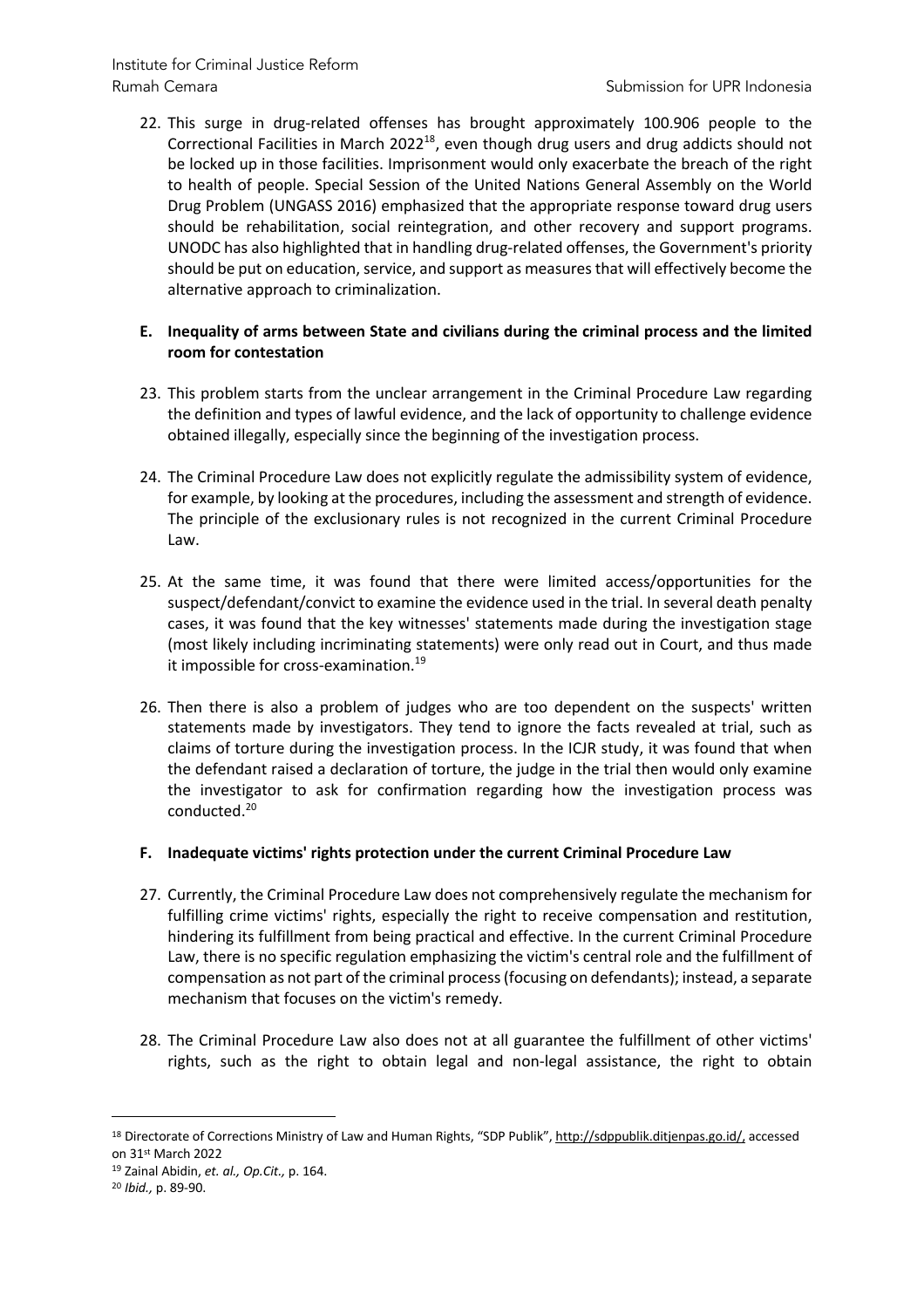information related to the development of the case, the right to give information freely and also being considered their gender sensitivity aspects, etc.

#### **G. Recommendation**

- 29. The various problems above are caused by factors from the level of regulation of the Criminal Procedure Law which fails to adopt adequate norms to formulate unclear provisions. In addition, there are also factors such as arbitrarily practices/implementation by the authority that is not in accordance with the law due to the lack of regulation regarding control mechanisms. For this reason, changes to the criminal procedural law in Indonesia through the revision of the Criminal Procedure Law (KUHAP) need to be encouraged to create a future criminal justice system that is more democratic, accountable, and in line with the principles of human rights protection and global developments namely the concept of restorative justice.
- 30. Firstly, through the revision of Criminal Procedure Law, we recommend bringing back the role of prosecutors as *dominus litis* (case controller) who can control the process of criminal cases from the investigation stage to the trial stage and execution to create an integrated system and better coordination and institutional relations between law enforcement agencies and courts in carrying out each function/authority.
- 31. The second recommendation in the revision of the Criminal Procedure Code relates to the importance of strengthening the judicial scrutiny mechanism under the authority of the Preliminary Examining Judge, which is not only intended to respond to post-factum events but also serves to prevent potential abuse of authority in the implementation of any coercive measures (including arrest, detention, search, seizure, interception, etc.) by law enforcement officials since the investigation process began. To prevent abuse by the apparatus, including preventing torture, the revision of the Criminal Procedure Code must also rule the prohibition of placing pretrial detainees in the police and prosecutor's offices.
- 32. The third recommendation in the revision of Criminal Procedure Law entails the need to accommodate arrangements related to the minimum standard of guaranteeing the fulfillment of the rights of suspects/defendants/convicted and victims of crime. Such agreements should be formulated in more precise rules. They can be reasonably expected to be practical by determining criteria/indicators of violations of fair trial rights and the consequences that can directly impact the criminal process.
- 33. The fourth recommendation in the revision of Criminal Procedure Law includes setting up the rule of evidence at trial (including the mechanisms to challenge unlawful proof) that can satisfy the equality of arms principle and provide sufficient room for contestation between the State (investigator/public prosecutor) and the suspect/defendant/convict.
- 34. The fifth recommendation, we urge the Government of Indonesia to immediately ratify the Optional Protocol to the Convention against Torture (OPCAT) to strengthen supervision and monitoring of detention places in which torture cases are commonly found, according to its commitment to the previous UPR.